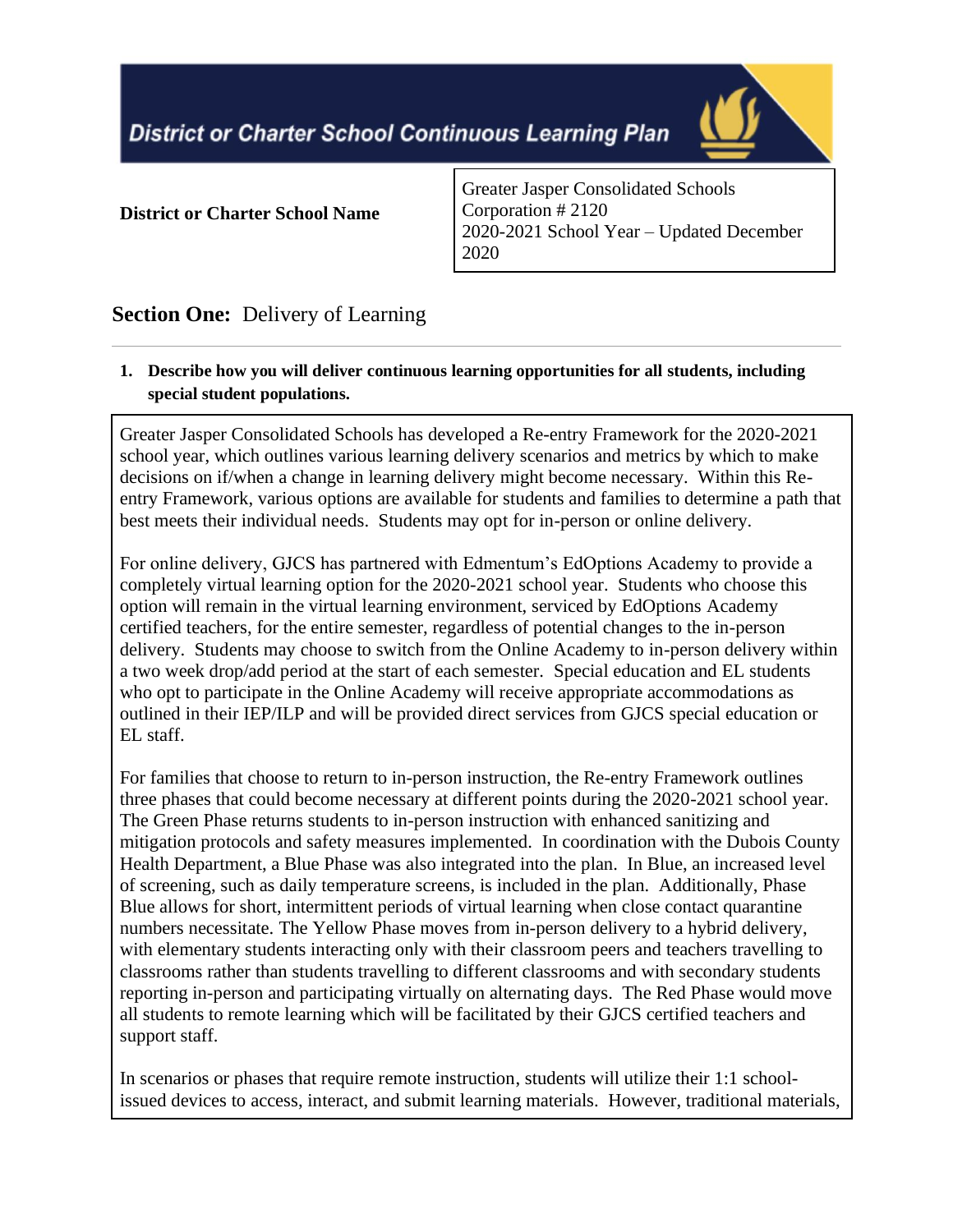i.e. textbooks, consumables, and manipulatives, are also available for students' continued learning. Individual students with learning obstacles, including Special Education and English Learner populations, will be afforded the option to continue to learn in-person even during times of remote instruction. To assist those with connectivity issues, including free  $\&$  reduced lunch students and rural populations, wifi hot spots will be available to help with connectivity issues. During times of remote instruction, meals will continue to be available for any families who wish to take advantage of the offering.

Lessons and activities will be housed on the Canvas LMS for grades 1-12 and on the SeeSaw platform for Kindergarten. For special populations, such as English Language Learners, students with IEPs or 504 plans, and students with limited internet access, teachers will supply the lessons and activities in paper format if that option better meets the needs of the individual student. These materials are generally picked up at the school buildings at predetermined dates and times; however, some materials have been delivered directly to students' homes.

### **2. Describe how your district communicates expectations for continuous learning implementation to 1. ) students, 2.) families, and 3.) staff.**

Expectations for continuous learning are communicated through various avenues.

- 1. For students, the classroom teacher is the primary source of information. Expectations are communicated through the LMS, email, and by phone when necessary.
- 2. Families receive layered communication. First, they receive regular communication from the district level. Superintendent Lorey sends out regular district-level communications, in both English and Spanish versions. When the need arises to communicate more immediate information, a school-reach message is sent via email and phone.

 Families also receive regular communication from building administrators through newsletters, video messages, etc. Building leaders also make phone calls and home visits when individual circumstances necessitate.

 The GJCS website and social media accounts are other avenues for families to access school related information.

3. Staff communication comes primarily from Superintendent Lorey and building administrators. Staff receive all communications that are disseminated to families. Additionally, they receive email messages directly from the superintendent and building administrators. Building administrators also utilize face to face, Zoom, or other technology to continue staff meetings and other group communication.

## **3. Describe student access to academic instruction, resources, and supports during continuous learning.**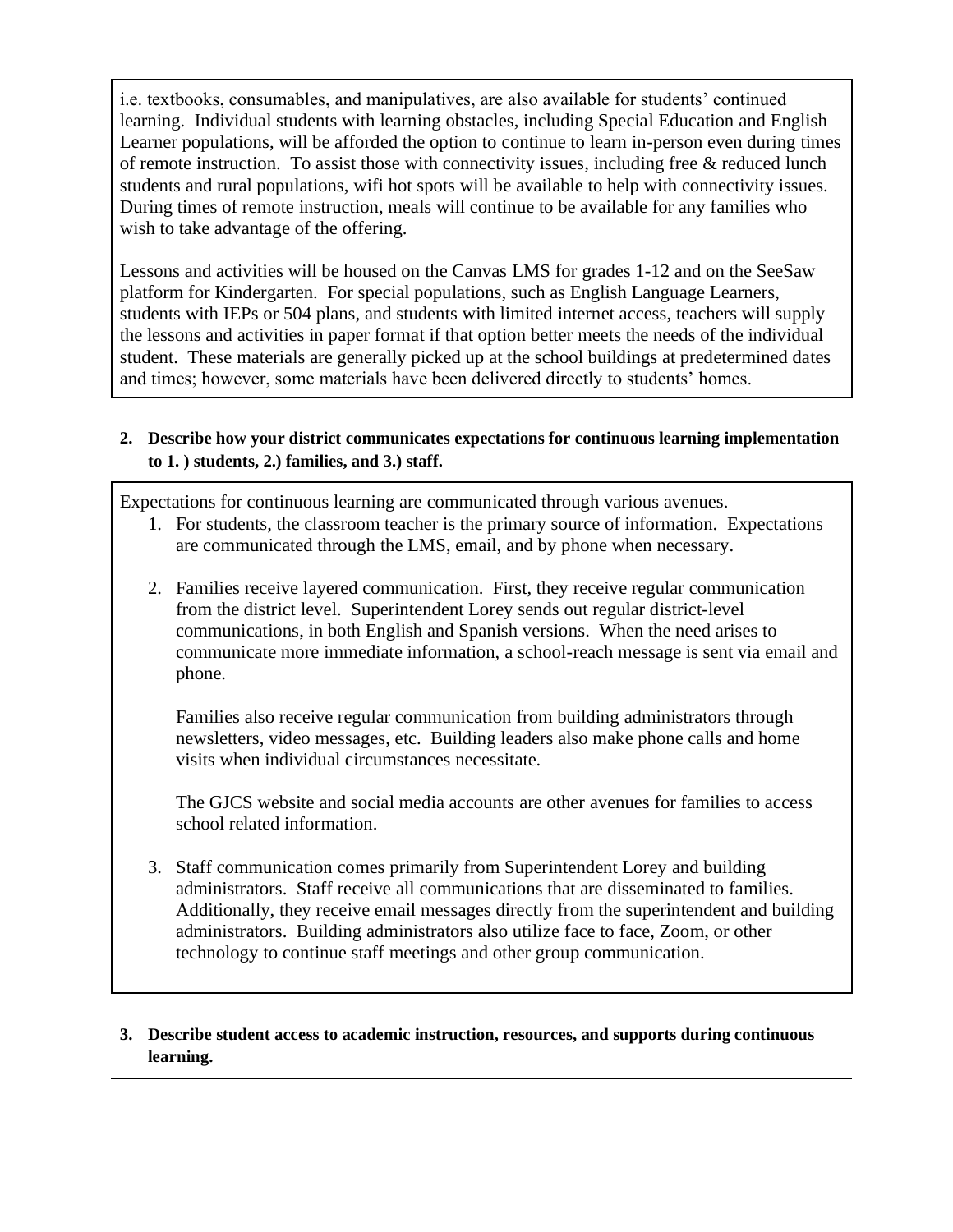Students who elect to participate in the Online Academy receive all instruction and curricular resources by engaging with the curriculum and instructors virtually. Live help sessions with certified EdOptions Academy instructors are available and individual meetings can be scheduled with the child's online teacher. GJCS facilitators are also in contact with Online Academy students to ensure students are making adequate progress through their coursework and to ensure educational success.

During the Green Phase, students who elect in-person instruction attend school daily and attend classes in a traditional in-person manner. For individual students who are required to quarantine due to close contact, synchronous virtual participation allows students to continue to engage daily throughout their quarantine period.

During the Yellow Phase, elementary students, special education and EL students, continue to attend in a traditional in-person manner. Secondary students attend in person and participate virtually on alternating days. Instructional support continues to be provided by GJCS teachers.

During the Red Phase, all students learn at home through virtual instruction from their GJCS teachers and with support from paraprofessionals. Teachers utilize Canvas or SeeSaw to provide access to instructional resources and activities. Teachers have been provided with various tools to improve their abilities to engage their students when in virtual delivery; these tools include Zoom, Google applications, Microsoft Teams, Screencastify, and EdPuzzle. Additionally, teacher-created videos that can be watched and rewatched, real-time technologyfacilitated classes, individualized learning activities through corporation-purchased subscriptions as well as temporary free access, and traditional textbooks, consumables, and manipulatives are all available to students. For the majority of students, these academic resources are accessed through the LMS; however, for those populations with limited access or other obstacles to online learning, equitable activities in a more traditional format, such as textbooks, consumables, and manipulatives, are provided.

In all learning delivery scenarios, classroom teachers, as well as special education teachers, ELL teachers, and paraprofessionals are in regular contact with all students to support continuous learning.

Related services are arranged on an individual basis between the therapist and the family. Each student who receives physical therapy and/or occupational therapy was provided an exercise program individualized to align to his/her therapy goal(s). These have been emailed, scanned, or sent via USPS. Some of the options that parents have selected are teletherapy (zoom, google meet, facetime, etc), flipgrid, voice calls, text messages, emails. Some families have requested regular occurring times for their child's services. Many of these services are taking place in the evenings when parents are home with the students or even on days that are considered to be waiver days. Therapy is being delivered in the form in which the family has requested. Therapists regularly verify and inform families of those who opted against direct services that teletherapy is available. Therapy service providers are required to log their specific services and consultations in the logging wizard within IIEP along with their therapy progress notes.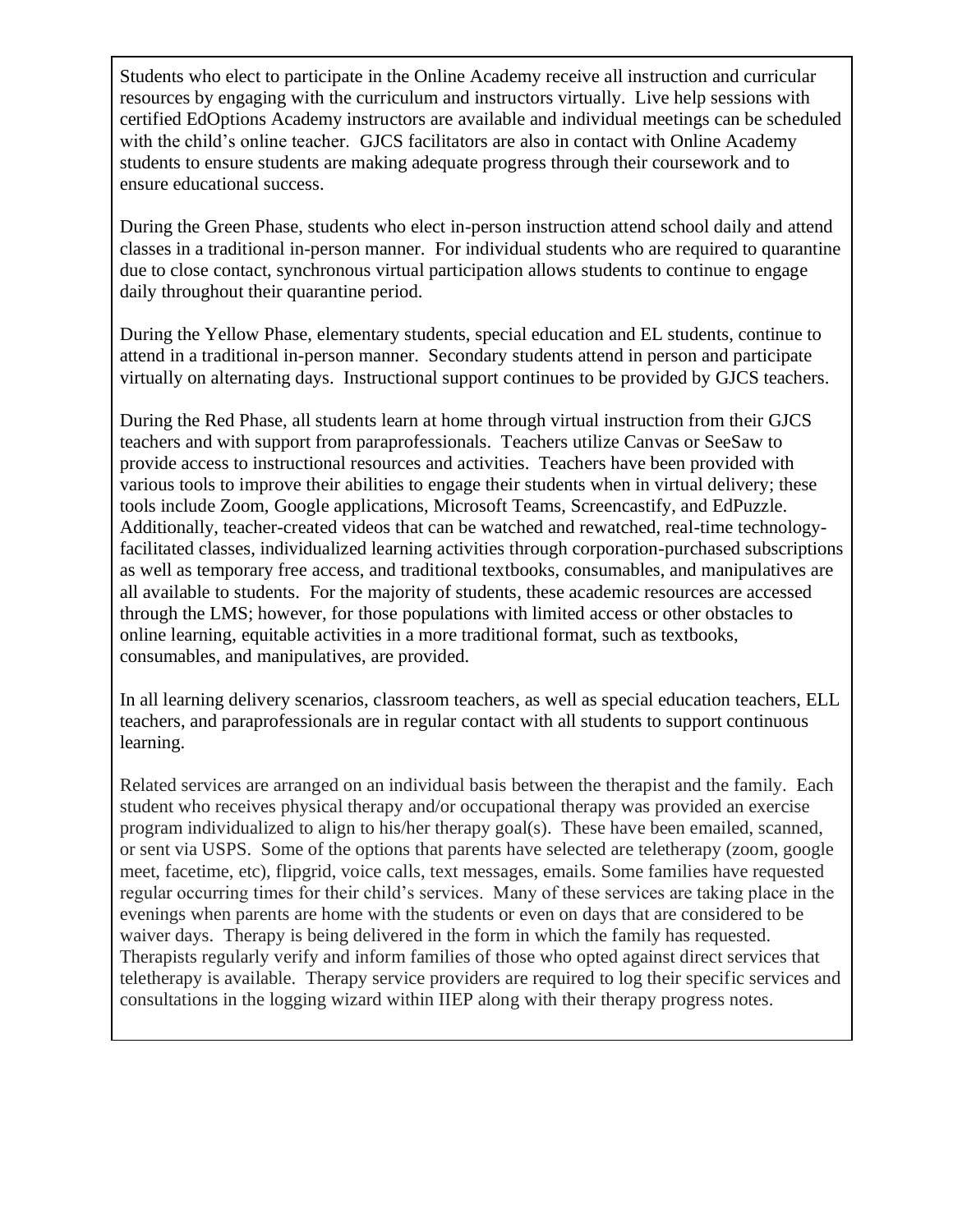#### **4. What equipment and tools are available to staff and students to enable your continuous learning plan? Please list.**

Staff members have access to laptops/macbooks. Every teacher has an interactive whiteboard in their classroom, as well as a webcam that can be utilized in their classrooms or from home to facilitate virtual instruction. Teachers have been trained on the use of various software and applications, including but not limited to Canvas, SeeSaw, Flipgrid, Google Meets, Microsoft Teams, Zoom, FaceTime, Screencastify, iReady, Readworks, IXL, Dyknow, Edpuzzle, Khan Academy, etc.

All students, both in-person and Online Academy, are issued a school-owned 1:1 device and charger. Students who lack internet connectivity at home can request a corporation-provided wifi hotspot. Students also have access to textbooks, workbooks, and other curricular materials. Assignments are posted by teachers on their LMS classroom pages.

### **5. Describe how educators and support staff are expected to connect with students and families on an ongoing basis.**

Corporation leadership, building administrators, teachers, and instructional assistants are expected to communicate with students and families regularly. Regular district-wide communications are disseminated with the most up-to date information. School reach voice messages are also sent regularly from the corporation level.

Building administrators communicate building-specific information and reach out to families and check in on individuals through videos, newsletters, email, Zoom meetings, phone calls, and home visits.

How teachers and instructional assistants connect with their students and families will vary based on what phase we are in. In Green Phase, students attend school daily and connect with teachers in the normal fashion. In Yellow Phase, students attend in person and virtually on alternating days, with special education and EL students attending in person every day. Various modes of communication are utilized in Red Phase. When individual student concerns arise, teachers and building administrators connect directly through email, phone, or home visits if necessary.

Online Academy students engage with EdOptions Academy instructors on a daily basis and interact with their GJCS Facilitator weekly through email and/or phone conversations.

#### **6. Describe your method for providing timely and meaningful academic feedback to students.**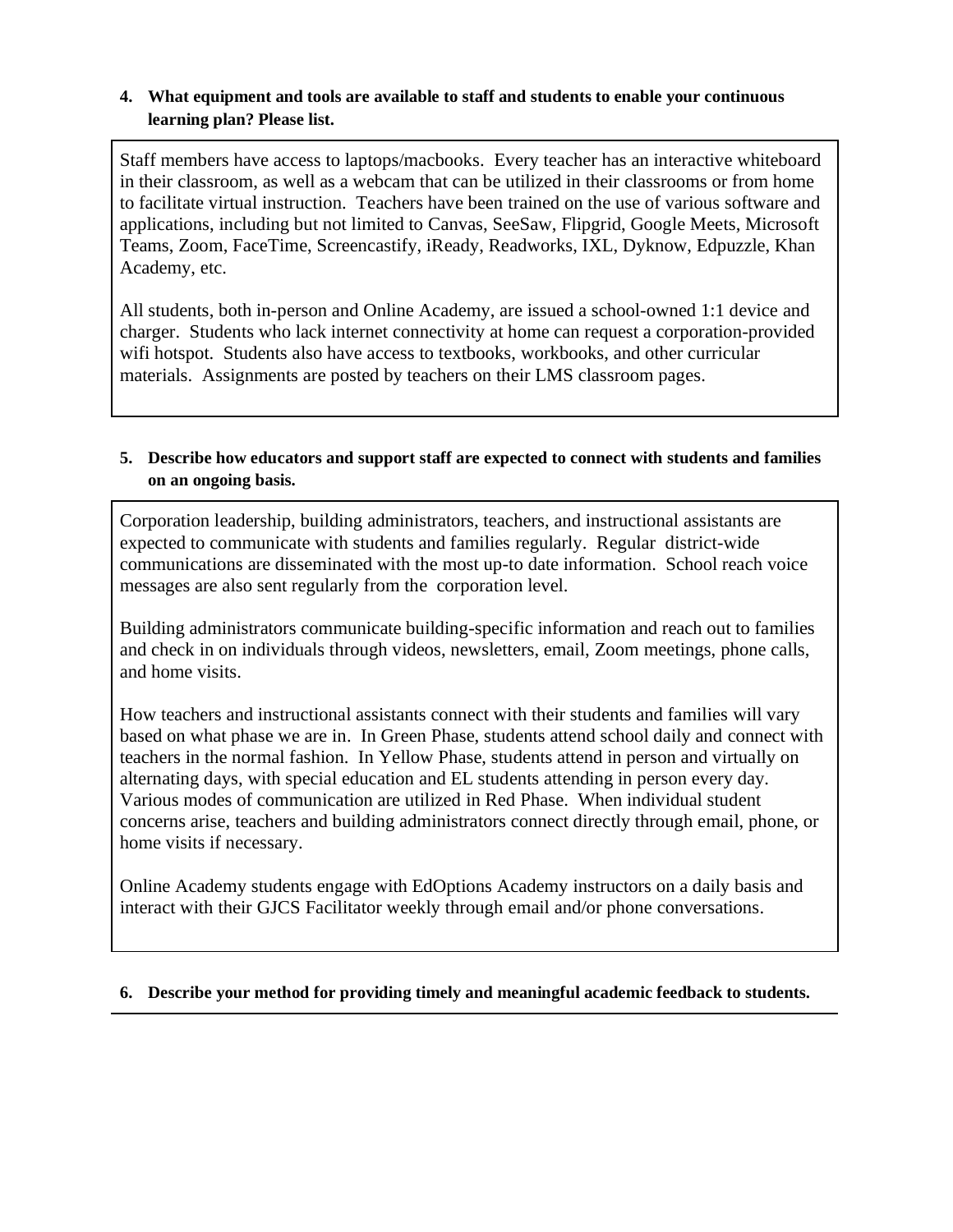Various methods may be utilized for providing timely feedback to students, depending on which phase we are currently operating in.

During Green Phase, all students attend school daily, attend classes in a traditional in-person manner, and are provided timely and meaningful feedback in a normal fashion.

In Yellow Phase, students alternate between in-person and remote learning (with the exception of IEP and EL students attending in-person daily). This allows the buildings to properly social distance students, yet gives teachers the opportunity to provide timely and meaningful feedback.

During Red Phase, certain applications, such as iReady and Canvas, enable immediate feedback on a learning activity to be provided. These applications are can be utilized in Green and Yellow Phases as well. Teachers can also provide face to face feedback to students through Zoom and Google Meets. Email and phone conversations can be utilized to provide feedback to and connect with students as well. Through the LMS, graded work can be returned to students with feedback provided. Grade information is also kept and can be accessed by families in Powerschool.

In all phases, if students do not turn in assignments or if work is below expectations, teachers and staff members call the homes to speak with the parents and students about their expectations of the students.

Online Academy students are provided feedback directly from their EdOptions Academy instructors. Instant feedback on checks for understanding and mastery checks is provided as students progress through lessons. EdOptions instructors also meet individually with students as needed for reteaching and remediation purposes.

## **Section Two:** Achievement and Attendance

## **7. Does your continuous learning plan provide an avenue for students to earn high school credits? If so, describe the approach.**

This continuous learning plan provides an avenue for high school students to earn transcriptable credits. All instructional methods and options keep high school students on track toward earning their high school credits. Whether utilizing traditional/blended/and remote learning delivery methods, students are expected to participate in and complete coursework for the classes in which they are currently enrolled. Students are expected to earn a passing grade for transcriptable credit and to meet Indiana Diploma requirements.

Online Academy students also have the ability to earn credits that will be transcripted and meet Indiana Diploma requirements.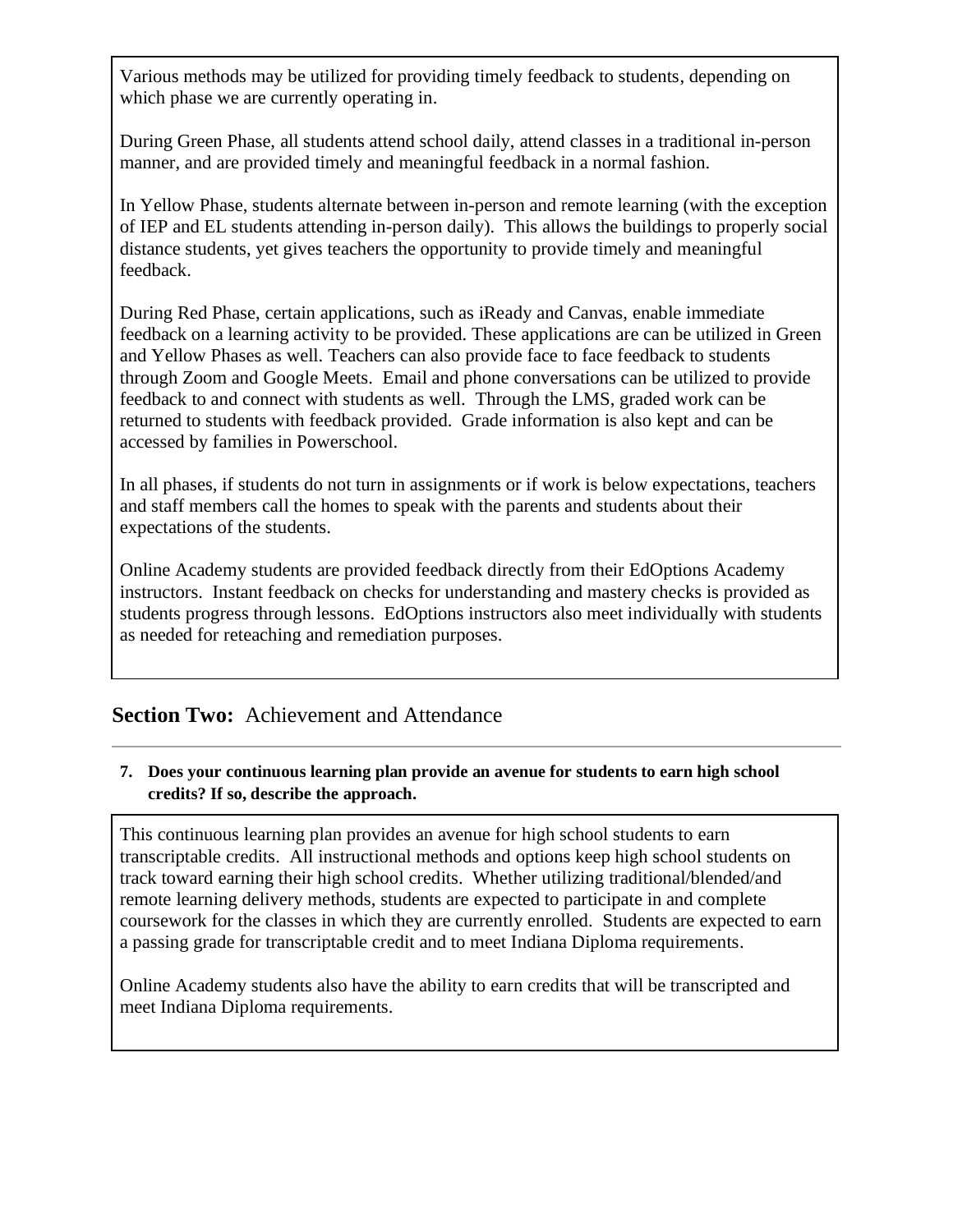#### **8. Describe your attendance policy for continuous learning.**

In all phases, classroom teachers take attendance daily; at the secondary level, period attendance is taken. In Green Phase, students must be present in the classroom, or if individual students must quarantine, they are considered virtually present if they attend their classes virtually from home. In Yellow Phase, students are counted present/virtually present when they are in class, if they join virtually from home, and/or if they complete their daily assignments. In Red Phase, students are counted virtually present if they join virtually and/or if they complete their daily assignments.

With all students, individual circumstances are taken into consideration when pertinent.

Online Academy students have flexibility concerning what hours of the day they engage with the online curriculum and with their online teachers. EdOptions provides expectations for daily progress. Daily attendance will be based on adequate progress made over the course of a week.

#### **9. Describe your long-term goals to address skill gaps for the remainder of the school year.**

GJCS administration and staff recognize the inevitability of skill gaps. The GJCS Title I teacher and staff continually provide activities to address skills in which students are struggling. In non-Title buildings, similar programs, such as literacy labs allow for the identification of skills gaps and support to mitigate those gaps.

Upon the return to school for the 2020-2021 year, students will be evaluated using iReady and Study Sync diagnostic testing. If skill gaps are found, individualized remediation is provided to help the individual student close the achievement gaps. Resource teachers and paraprofessionals regularly work with students to assist with any needs they may have.

Special education teachers, ENL staff, and paraprofessionals work with special education students and English Language Learners to modify/accommodate as needed and to work to overcome any innate challenges of this current education environment.

Dual credit instructors will continue to follow the university guidelines to ensure that students are taught the same content and tested in similar manners across the state.

## **Section Three:** Staff Development

**10. Describe your professional development plan for continuous learning.**